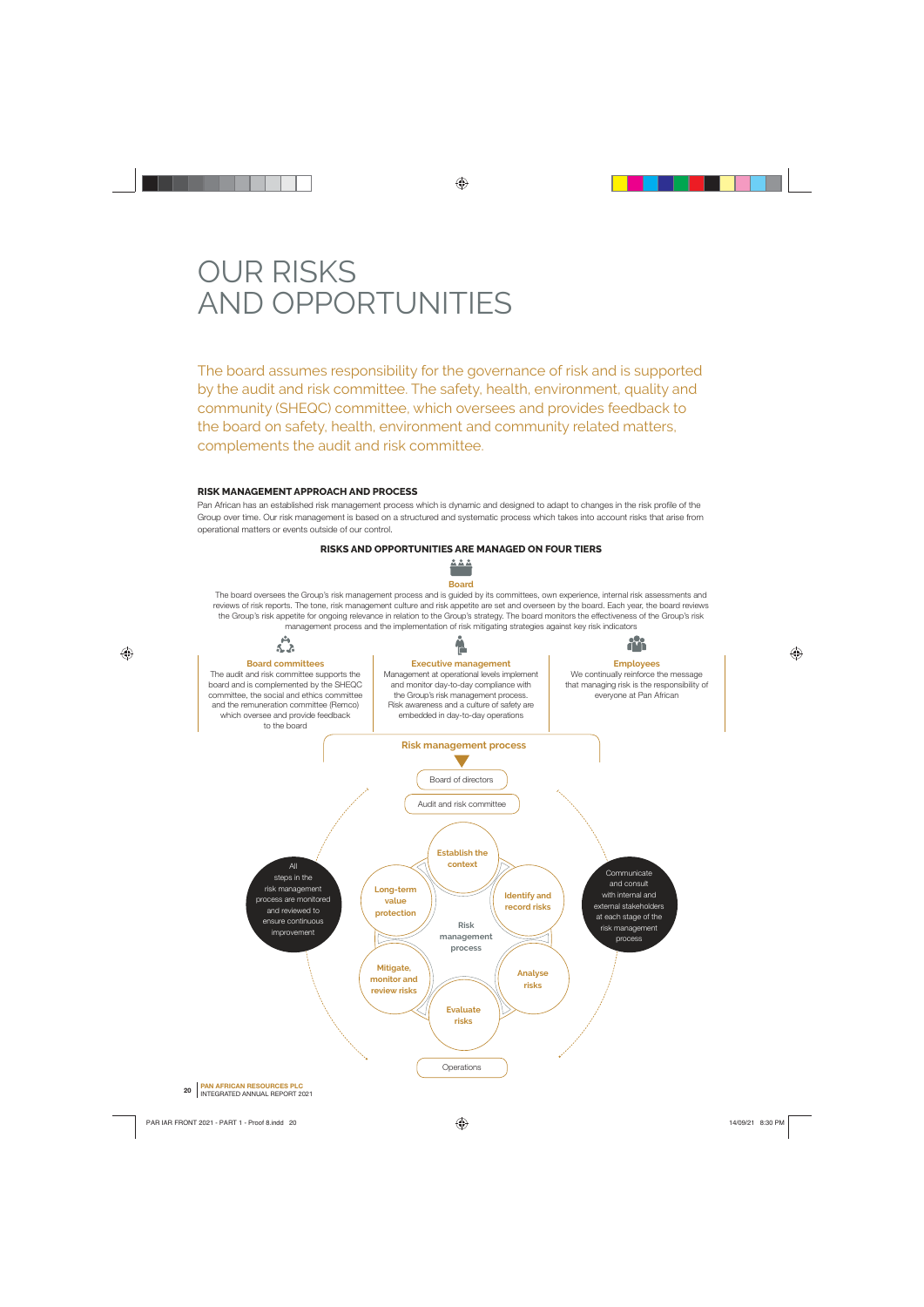### **OUR TOP RISKS**

We identified the top risks that pose a potential threat to the execution of our business strategy and assessed these risks based on the likelihood of the risk occurring, its potential impact and severity. We determined the residual risk after taking our mitigating actions into account.

These risks can have a safety, health, financial, environmental, operational or reputational impact and are also benchmarked against risks identified by our mining peers to ascertain if these risks are industry-specific.

| 2021           | 2020           | <b>Key risks</b>                                                                 |
|----------------|----------------|----------------------------------------------------------------------------------|
|                | 2              | Heightened social and political uncertainty and potential instability            |
| $\overline{2}$ |                | Impact of COVID-19 on operations                                                 |
| 3              | 9              | Safety incidents and accidents                                                   |
| 4              | 8              | Third-party infrastructure dependency - specifically water and electricity       |
| 5              | 3              | Infrastructure dependency and constraints                                        |
| 6              | 6              | Geological variability in the Mineral Resources and Mineral Reserves             |
| 7              | 7              | Macroeconomic volatility – specifically the gold price and currency fluctuations |
| 8              | 10             | Strategic capital allocation                                                     |
| 9              | <b>New</b>     | Shortage of adequate and appropriate skills                                      |
| 10             | 5              | Regulatory changes and complexity                                                |
| 11             | $\overline{4}$ | Environmental impact of mining activities                                        |

### **RESIDUAL RISK RANKING**

The Group's top residual risks are reflected on the heat map below. The risk assessment approach



followed by Pan African's management is a collective effort. The assessment of the identified risks and the effectiveness of the risk mitigating controls is, to a large extent, subjective. Through mitigating actions and controls, the Group endeavours to reduce inherent risks to an acceptable level of residual risk.

### **THE IMPACT OF RISK ON OUR STRATEGY**

Each of the risks described in the following pages can have an impact on the Group's material matters which are an integral part of the Group's strategic planning and activities. Refer to **page 10** for more on the Group's strategy.

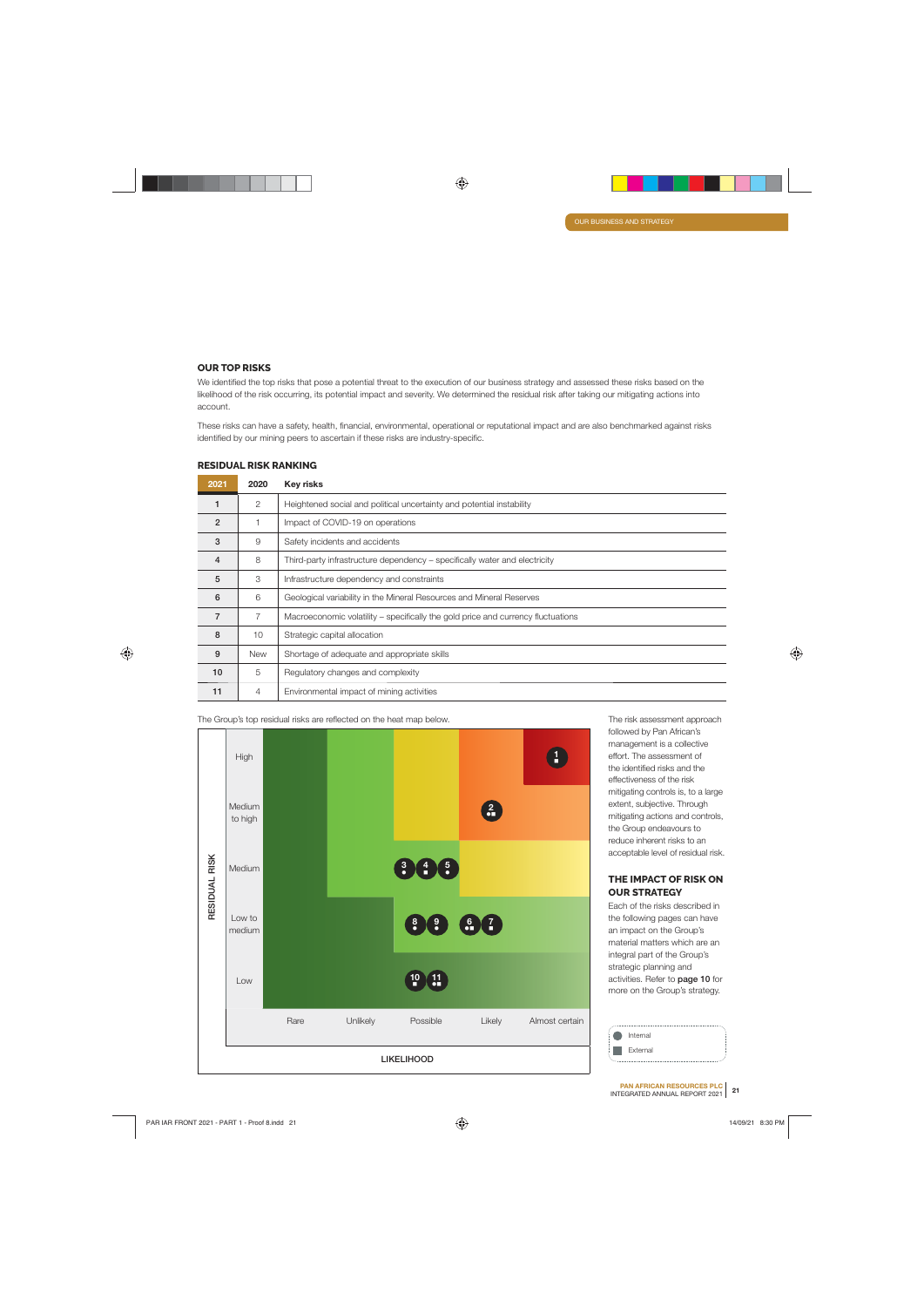## OUR RISKS AND OPPORTUNITIES continued

For each of the top residual risks on **page 21**, we list below the mitigating actions we take, and the related opportunities we have identified, and link them to the affected stakeholders (refer to **page 28**), the material matters (refer to **page 19**) that we have recognised and demonstrate which of the capitals the risks can potentially impact:



#### **IMPACT OF COVID-19 ON OPERATIONS 2021 2020 Root cause Mitigating actions taken/opportunities identified** • The COVID-19 pandemic is causing • Implemented standard operating procedures (SOPs) to assist **2** 1 economic, social and political disruption in preventing the transmission of COVID-19 across the Group and impacting the health and wellness which includes addressing the following: **Stakeholders affected** of our employees and surrounding – Education and communication on the prevention of COVID-19 **Providers** communities, resulting in interruption to our – Active measures to prevent the spread of COVID-19 at all of capital operations operations **2** Employees – Dealing with both confirmed and suspected cases of and unions COVID-19 infections, including isolation and quarantine protocols and wellness of employees during this period **Communities** – Monitoring and reporting on the spread of COVID-19 and its **Collaboration** impact on the operations partners – The phased reintegration and screening of returning employees **Material matters linked** • Proactively procured personal protective equipment and **Inf** Execution screening equipment to prevent the spread of COVID-19 **<sup><b>**</sup> Health and safety – all employees, contractors and visitors at the operations are required to wear face masks at all times and have their body Regulatory temperatures screened upon entry and exit to the operations compliance and plants Societal/community **Outlook**  relationships The second and third waves of COVID-19 impacted South Africa in December 2020 and July 2021, respectively. **Capitals impacted** Virus mutations may result in further restrictions on movement and economic activities. The government's vaccination strategy is being rolled out and gained momentum during 2021, which should contribute to containing the virus and ी प

minimising disruption of operations

**<sup>22</sup> PAN AFRICAN RESOURCES PLC** INTEGRATED ANNUAL REPORT 2021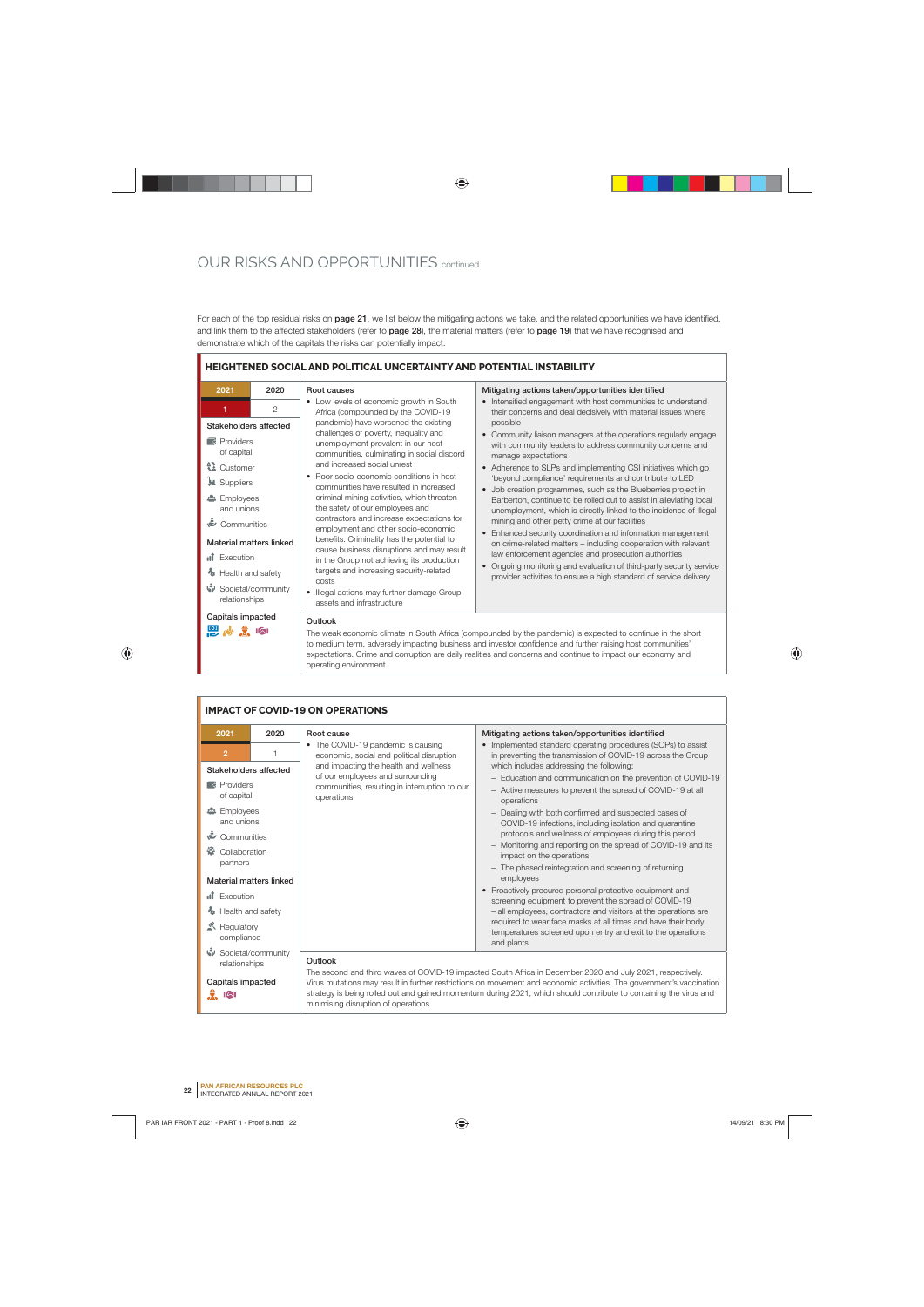### **Residual risk**

| Residual fisk  |               |   |                                     |                             |                      |
|----------------|---------------|---|-------------------------------------|-----------------------------|----------------------|
| High           | Low to medium | æ | Financial capital                   |                             | Manufactured capital |
| Medium to high | Low           |   | Intellectual capital                |                             | Human capital        |
| Medium         |               |   | IQI Social and relationship capital | $\mathbf{R}^{\mathrm{eff}}$ | Natural capital      |
|                |               |   |                                     |                             |                      |

|                                                |      | <b>SAFETY INCIDENTS AND ACCIDENTS</b>                                                                              |                                                                                                                                                                                                              |  |
|------------------------------------------------|------|--------------------------------------------------------------------------------------------------------------------|--------------------------------------------------------------------------------------------------------------------------------------------------------------------------------------------------------------|--|
| 2021                                           | 2020 | Root cause                                                                                                         | Mitigating actions taken/opportunities identified                                                                                                                                                            |  |
| 3                                              | 9    | • There are inherent safety risks associated<br>with mining activities. A continually                              | • Safety standards and procedures are in place and subject<br>to independent compliance reviews by regulators and safety                                                                                     |  |
| Stakeholders affected                          |      | changing operating environment and                                                                                 | experts                                                                                                                                                                                                      |  |
| $\blacksquare$ Providers                       |      | mining conditions can heighten this risk                                                                           | • Technical and engineering experts ensure compliance with<br>operational safety standards                                                                                                                   |  |
| of capital<br><b>2</b> Employees<br>and unions |      |                                                                                                                    | Daily, monthly and quarterly health and safety compliance and<br>$\bullet$<br>awareness inspections are conducted by operational health and<br>safety representatives with accurate records being maintained |  |
| <b>In</b> Government and<br>regulatory bodies  |      |                                                                                                                    | Training for emergencies has been conducted with appointed<br>emergency service providers present at each operational site<br>New safety initiatives and awareness programmes are regularly                  |  |
| Material matters linked                        |      |                                                                                                                    | introduced                                                                                                                                                                                                   |  |
| <b>&amp;</b> Culture                           |      | Outlook                                                                                                            |                                                                                                                                                                                                              |  |
| Health and safety                              |      | Continue enhancing safety through the combined efforts of management and staff, in pursuit of our ultimate goal of |                                                                                                                                                                                                              |  |
| O,<br>Skills shortage                          |      | zero harm                                                                                                          |                                                                                                                                                                                                              |  |
| Regulatory<br>compliance                       |      |                                                                                                                    |                                                                                                                                                                                                              |  |
| Capital impacted                               |      |                                                                                                                    |                                                                                                                                                                                                              |  |
| Ĵ.                                             |      |                                                                                                                    |                                                                                                                                                                                                              |  |

|                                                       | THIRD-PARTY INFRASTRUCTURE DEPENDENCY - SPECIFICALLY WATER AND ELECTRICITY |                                                                                        |                                                                                                                 |  |  |
|-------------------------------------------------------|----------------------------------------------------------------------------|----------------------------------------------------------------------------------------|-----------------------------------------------------------------------------------------------------------------|--|--|
| 2021                                                  | 2020                                                                       | Root cause                                                                             | Mitigating actions taken/opportunities identified                                                               |  |  |
| 4                                                     | 8                                                                          | • Mining operations rely on electricity,<br>water and services provided by local       | • Commenced the construction of the solar photovoltaic<br>renewable energy plant at Evander Mines               |  |  |
| Stakeholders affected                                 |                                                                            | government. Extended interruptions in<br>these services threaten the sustainability of | Completing a feasibility study for the installation of a similar<br>$\bullet$                                   |  |  |
| $\blacksquare$ Providers                              |                                                                            | our operations, especially production levels                                           | plant at Barberton Mines, with the intent of reducing reliance on<br>Eskom for power                            |  |  |
| of capital                                            |                                                                            | and the health and safety of our employees<br>and contractors                          | Maintaining a constructive working relationship with Eskom,                                                     |  |  |
| ₹ Customer                                            |                                                                            |                                                                                        | which enables the Group to proactively manage power<br>curtailments                                             |  |  |
| Suppliers                                             |                                                                            |                                                                                        | Regular meetings are held with Eskom to ensure stable power                                                     |  |  |
| <b>2</b> Employees<br>and unions                      |                                                                            |                                                                                        | supply to the Group's mines<br>• Alternative power sources such as standby generators to                        |  |  |
| Material matters linked                               |                                                                            |                                                                                        | support critical infrastructure and equipment                                                                   |  |  |
| пĨ<br>Execution                                       |                                                                            |                                                                                        | • A feasibility study on a water retreatment plant was completed at                                             |  |  |
| <b>iii</b> Cost of production                         |                                                                            |                                                                                        | Evander Mines' operations<br>• Water recycling at operations                                                    |  |  |
| $\circ$<br>Availability of reliable<br>infrastructure |                                                                            | Outlook                                                                                | Continue strengthening the relationship with Eskom and continue expanding the Group's renewable energy capacity |  |  |
| Climate change                                        |                                                                            | in the short to medium term                                                            |                                                                                                                 |  |  |
| Capitals impacted                                     |                                                                            |                                                                                        |                                                                                                                 |  |  |
|                                                       |                                                                            |                                                                                        |                                                                                                                 |  |  |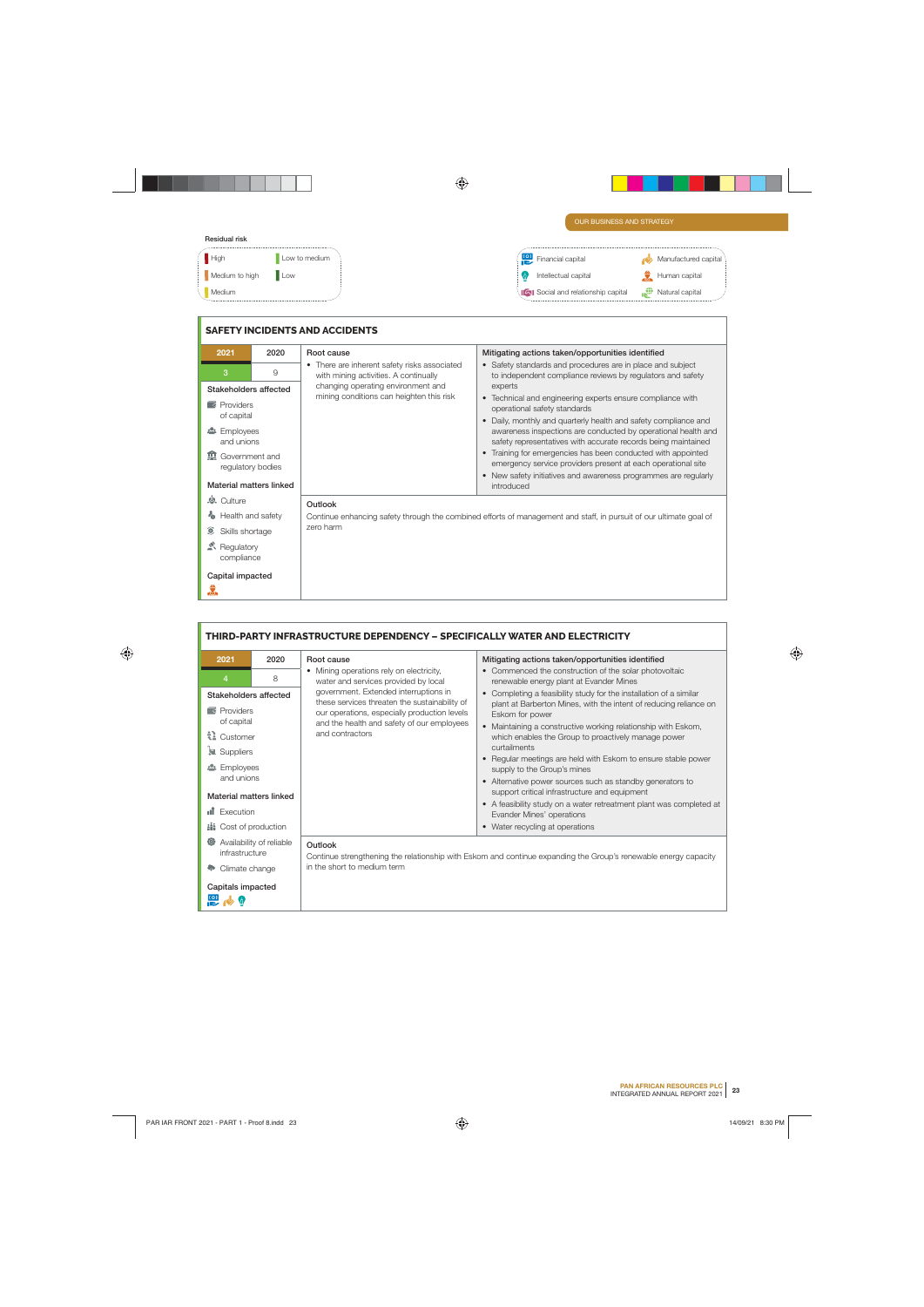Ē.

|                                                                        | <b>INFRASTRUCTURE DEPENDENCY AND CONSTRAINTS</b> |                                                                                                                               |                                                                                                                                                                                                             |  |  |
|------------------------------------------------------------------------|--------------------------------------------------|-------------------------------------------------------------------------------------------------------------------------------|-------------------------------------------------------------------------------------------------------------------------------------------------------------------------------------------------------------|--|--|
| 2021                                                                   | 2020                                             | Root causes                                                                                                                   | Mitigating actions taken/opportunities identified                                                                                                                                                           |  |  |
| 5                                                                      | 3                                                | • Breakdowns or failures in mining<br>infrastructure have the potential to threaten                                           | • The appointment of an executive responsible for the Group's<br>TSFs reporting to the chief executive officer and the board,                                                                               |  |  |
| Stakeholders affected                                                  |                                                  | the safety of employees and disrupt                                                                                           | as recommended by the Global Industry Standard on Tailings                                                                                                                                                  |  |  |
| <b>Providers</b><br>of capital                                         |                                                  | production, and may lead to injuries and<br>expensive and time-consuming repairs<br>• A tailings dam failure may have adverse | Management (GISTM)<br>• A GISTM gap audit was initiated and is currently being finalised<br>with actionable outcomes                                                                                        |  |  |
| ₹ Customer<br><b>E</b> Suppliers                                       |                                                  | financial and reputational consequences<br>and may threaten the safety of employees<br>and surrounding communities            | • Third-party contractors have been appointed to design, build<br>and operate the Group's TSFs, in cooperation with the Group's<br>executive management                                                     |  |  |
| <b>卷</b> Employees<br>and unions                                       |                                                  |                                                                                                                               | • Tailings and dam management is overseen by an appointed<br>competent person at each of the Group's TSF sites to ensure<br>compliance with legislation and with the Group's internal code                  |  |  |
| <b>Material matters linked</b><br><b>iúl</b> Value-accretive<br>growth |                                                  |                                                                                                                               | of practice<br>• An independent tailings review board is also due to be<br>appointed, as recommended by the GISTM                                                                                           |  |  |
| <b>iii</b> Cost of production                                          |                                                  |                                                                                                                               | • Regular inspections and meetings are held between mine<br>management, third-party TSF operators and the appointed                                                                                         |  |  |
| Health and safety                                                      |                                                  |                                                                                                                               | competent persons tasked with monitoring and compliance                                                                                                                                                     |  |  |
| Capitals impacted<br>巴心®                                               |                                                  |                                                                                                                               | • Active management of the engineering risk management<br>process at all operations                                                                                                                         |  |  |
|                                                                        |                                                  |                                                                                                                               | • Ongoing capital expenditure and maintenance of infrastructure<br>to proactively address infrastructure concerns                                                                                           |  |  |
|                                                                        |                                                  |                                                                                                                               | • Prioritised capital expenditure to upgrade the steel infrastructure<br>at the Kinross plant and both the 7 and 8 Shafts at Evander<br><b>Mines</b>                                                        |  |  |
|                                                                        |                                                  |                                                                                                                               | • The prioritisation and allocation of capital expenditure is based<br>on the Group's investment criteria, which include thorough risk<br>assessments                                                       |  |  |
|                                                                        |                                                  |                                                                                                                               | • Critical safety and engineering equipment is supported by<br>alternative power sources that are regularly serviced and<br>maintained                                                                      |  |  |
|                                                                        |                                                  |                                                                                                                               | • Improved infrastructural capacity at Barberton Mines following<br>construction of the Fairview Mine subvertical shaft and shaft<br>infrastructure at Sheba Mine and New Consort Mine in the<br>next years |  |  |
|                                                                        |                                                  |                                                                                                                               | • Infrastructure replacement with improved technology, improving<br>both safety and operating costs                                                                                                         |  |  |
|                                                                        |                                                  | Outlook<br>process of creating an independent tailings review board                                                           | Focused capital expenditure on the expansion and maintenance of the Group's infrastructure. The Group is in the                                                                                             |  |  |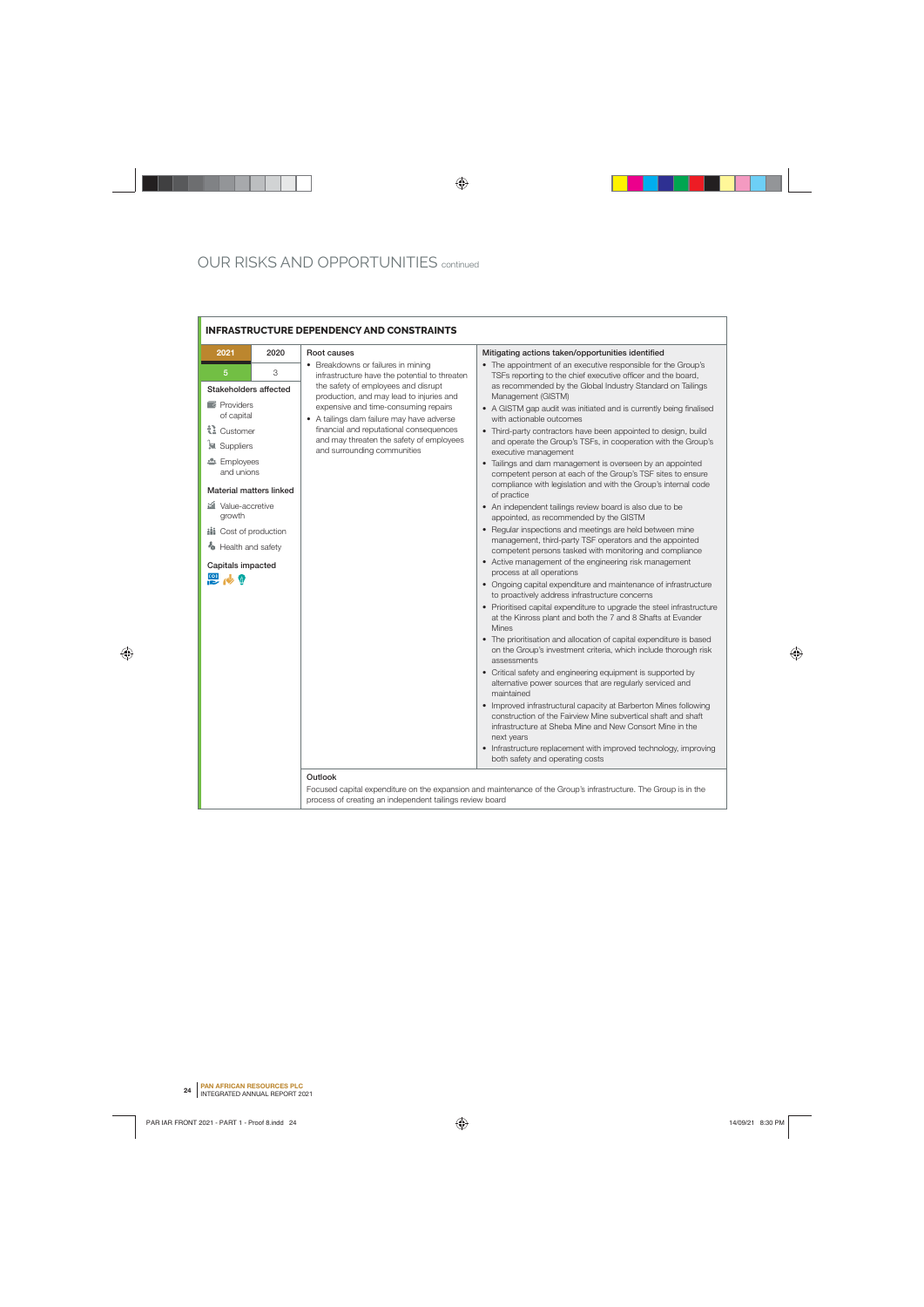| OUR BUSINESS AND STRATEGY                  |                                             |
|--------------------------------------------|---------------------------------------------|
|                                            |                                             |
| to)<br>Financial capital                   | Manufactured capital                        |
| Intellectual capital                       | capital                                     |
| <b>IGU</b> Social and relationship capital | $\mathbf{r}^{\oplus}$<br>Natural<br>capital |
|                                            |                                             |
| ow to medium.<br><b>Low</b>                |                                             |

### **GEOLOGICAL VARIABILITY IN THE MINERAL RESOURCES AND MINERAL RESERVES**

| 2021                                                                                                                                    | 2020 | Root cause                                                                                                                                                                                                                                                                                                                | Mitigating actions taken/opportunities identified                                                                                                                                                                                                                                                                                                                                                                                                                                                                                         |  |
|-----------------------------------------------------------------------------------------------------------------------------------------|------|---------------------------------------------------------------------------------------------------------------------------------------------------------------------------------------------------------------------------------------------------------------------------------------------------------------------------|-------------------------------------------------------------------------------------------------------------------------------------------------------------------------------------------------------------------------------------------------------------------------------------------------------------------------------------------------------------------------------------------------------------------------------------------------------------------------------------------------------------------------------------------|--|
| 6                                                                                                                                       | 6    | The inherent risk in the estimation of<br>$\bullet$<br>Mineral Resources and Mineral Reserves,                                                                                                                                                                                                                            | • Modifying factors, as defined in the Mineral Reserves<br>conversion, are based on actual modifying factors achieved                                                                                                                                                                                                                                                                                                                                                                                                                     |  |
| Stakeholders affected<br>$\lceil \cdot \rceil$ Providers<br>of capital<br>tl Customer<br>Material matters linked<br>iii Value-accretive |      | compounded by the geological complexity<br>of the orebodies at the Group's operations,<br>specifically the hydrothermal lode gold<br>deposits in the Barberton Greenstone<br>Belt, as well as the resulting mine plan<br>and scheduling, may result in production<br>targets not being met in the short to<br>medium term | over the preceding three years, which support the Group's mine<br>planning and forecast production<br>The Group's mining operations have consistently extracted gold<br>$\bullet$<br>deposits from the same orebodies with the same infrastructure<br>over many years, providing confidence in its predictive ability,<br>notwithstanding the geological complexity of these orebodies<br>Achieved additional mining flexibility through establishing a fourth<br>$\bullet$<br>working platform in the high-grade Main Reef Complex (MRC) |  |
| growth<br><b>iii</b> Cost of production                                                                                                 |      |                                                                                                                                                                                                                                                                                                                           | orebody and a third platform on the high-grade Rossiter Reef<br>• As part of the Group's geological risk mitigation strategy,<br>an independent exploration Mineral Resources and Mineral                                                                                                                                                                                                                                                                                                                                                 |  |
| $\frac{M_{\rm c}}{M_{\odot}}$<br>Geological                                                                                             |      |                                                                                                                                                                                                                                                                                                                           | Reserves conversion audit was undertaken                                                                                                                                                                                                                                                                                                                                                                                                                                                                                                  |  |
| complexity and<br>predictability<br>Environmental impact                                                                                |      | Outlook<br>Geological complexity inherently holds opportunities for exploration and delineation of additional ore deposits. This is<br>evident in the rich project pipeline offered by the Group's active exploration and mining rights                                                                                   |                                                                                                                                                                                                                                                                                                                                                                                                                                                                                                                                           |  |
| Capitals impacted                                                                                                                       |      |                                                                                                                                                                                                                                                                                                                           |                                                                                                                                                                                                                                                                                                                                                                                                                                                                                                                                           |  |
| <b>REA</b><br>$\bigcirc$                                                                                                                |      |                                                                                                                                                                                                                                                                                                                           |                                                                                                                                                                                                                                                                                                                                                                                                                                                                                                                                           |  |

|                                              | <b>MACROECONOMIC VOLATILITY – SPECIFICALLY THE GOLD PRICE AND CURRENCY FLUCTUATIONS</b> |                                                                                                                                                                                                                                                |                                                                                                                                   |  |  |
|----------------------------------------------|-----------------------------------------------------------------------------------------|------------------------------------------------------------------------------------------------------------------------------------------------------------------------------------------------------------------------------------------------|-----------------------------------------------------------------------------------------------------------------------------------|--|--|
| 2021                                         | 2020                                                                                    | Root cause                                                                                                                                                                                                                                     | Mitigating actions taken/opportunities identified                                                                                 |  |  |
| 7                                            | 7                                                                                       | • Volatility in macroeconomic variables such<br>as commodity prices and exchange rates                                                                                                                                                         | • The Group resolved not to hedge the gold price or foreign<br>exchange rate unless it is to mitigate transactional risk, protect |  |  |
| Stakeholders affected                        |                                                                                         | affects cash flow generation. The Group's<br>gold revenue is earned in US\$, whereas                                                                                                                                                           | cash flows at times of significant capital expenditure or to<br>comply with specific debt requirements                            |  |  |
| <b>Providers</b><br>of capital               |                                                                                         | costs are incurred in rand, resulting in a<br>currency mismatch                                                                                                                                                                                | Financial risk management through strategic currency and<br>$\bullet$<br>commodity price hedging when appropriate and within      |  |  |
| ₹ Customer                                   |                                                                                         |                                                                                                                                                                                                                                                | predetermined limitations, to decrease volatility in the Group's<br>cash flows                                                    |  |  |
| Suppliers                                    |                                                                                         |                                                                                                                                                                                                                                                | • Hedging strategies are aligned to the Group's financial risk                                                                    |  |  |
| <b>R</b> Government and<br>regulatory bodies |                                                                                         |                                                                                                                                                                                                                                                | management policies to ensure that derivative risk remains<br>within board-approved limits                                        |  |  |
| Material matters linked                      |                                                                                         |                                                                                                                                                                                                                                                | Gold market indicators and trends are constantly monitored<br>to provide robust market insights and support agile decision-       |  |  |
| <b>II</b> Execution                          |                                                                                         |                                                                                                                                                                                                                                                | making                                                                                                                            |  |  |
| iii Value-accretive<br>growth                |                                                                                         |                                                                                                                                                                                                                                                | Continual focus on cost management and production efficiency<br>improvements to protect margins and improve cash flow             |  |  |
| <b>iii</b> Cost of production                |                                                                                         | Outlook                                                                                                                                                                                                                                        |                                                                                                                                   |  |  |
| <b>&amp;</b> Culture                         |                                                                                         | Although the gold price remains within a reasonable range, a shift in market drivers or supply can create uncertainty<br>around the longer-term sustainability of current prices. The US\$/ZAR exchange rate is anticipated to remain volatile |                                                                                                                                   |  |  |
| Capital impacted<br>$\frac{101}{100}$        |                                                                                         | due to its sensitivity to global markets and macroeconomic challenges in South Africa                                                                                                                                                          |                                                                                                                                   |  |  |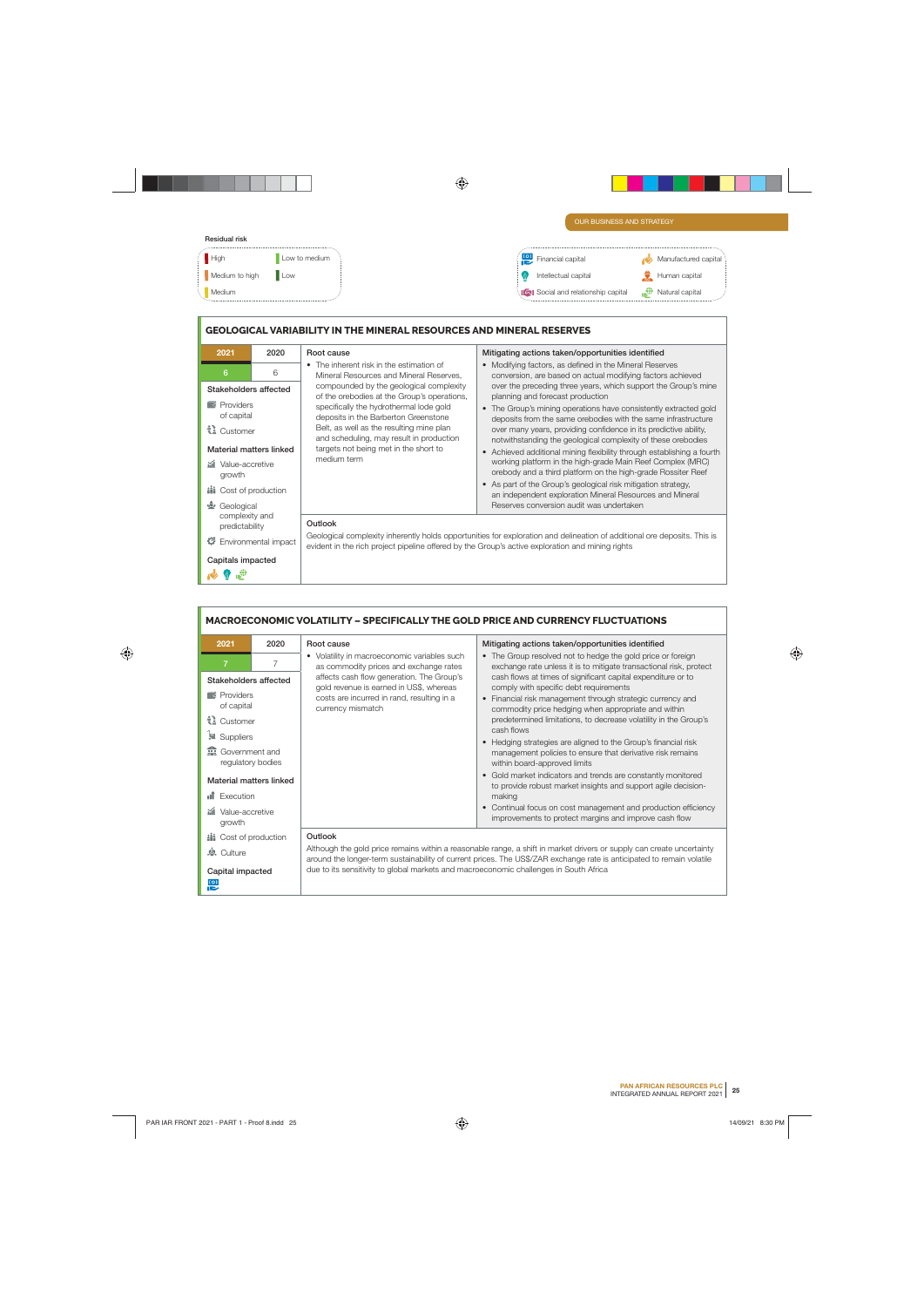|                                                      | <b>STRATEGIC CAPITAL ALLOCATION</b> |                                                                                                                                                                        |                                                                                                                                                                                |  |
|------------------------------------------------------|-------------------------------------|------------------------------------------------------------------------------------------------------------------------------------------------------------------------|--------------------------------------------------------------------------------------------------------------------------------------------------------------------------------|--|
| 2021                                                 | 2020                                | Root cause                                                                                                                                                             | Mitigating actions taken/opportunities identified                                                                                                                              |  |
| 8                                                    | 10                                  | • Poor capital allocation decisions result in<br>suboptimal returns, adversely impacting<br>stakeholder value creation                                                 | • All significant capital allocation decisions are subject to rigorous<br>analysis and predefined risk-adjusted return parameters to<br>ensure disciplined capital allocations |  |
| Stakeholders affected<br><b>Providers of capital</b> |                                     |                                                                                                                                                                        | • Potential new investments that fail to project a minimum return<br>of 15% per annum on equity after adjusting for project-specific                                           |  |
| <b>In</b> Government and                             |                                     |                                                                                                                                                                        | and sovereign risks are rejected                                                                                                                                               |  |
| regulatory bodies                                    |                                     |                                                                                                                                                                        | • In addition to the return requirement, any significant capital                                                                                                               |  |
| Material matters linked                              |                                     |                                                                                                                                                                        | investment is assessed to ensure that it falls within the Group's<br>execution capability                                                                                      |  |
| <b>II</b> Execution                                  |                                     | Outlook                                                                                                                                                                |                                                                                                                                                                                |  |
| <b>iii</b> Value-accretive<br>growth                 |                                     | Continually assessing our capital expenditure programmes to reduce reliance on debt funding and to maximise the<br>value of our assets and returns to our shareholders |                                                                                                                                                                                |  |
| <b>iii</b> Cost of production                        |                                     |                                                                                                                                                                        |                                                                                                                                                                                |  |
| Capitals impacted                                    |                                     |                                                                                                                                                                        |                                                                                                                                                                                |  |
|                                                      |                                     |                                                                                                                                                                        |                                                                                                                                                                                |  |
|                                                      |                                     |                                                                                                                                                                        |                                                                                                                                                                                |  |

| <b>SHORTAGE OF ADEQUATE AND APPROPRIATE SKILLS</b> |            |                                                                                    |                                                                                                                                                                                        |  |
|----------------------------------------------------|------------|------------------------------------------------------------------------------------|----------------------------------------------------------------------------------------------------------------------------------------------------------------------------------------|--|
| 2021                                               | 2020       | Root cause                                                                         | Mitigating actions taken/opportunities identified                                                                                                                                      |  |
| 9                                                  | <b>New</b> | • Loss of key employees and a shortage<br>of employees with specialised skills may | • Career progression, succession planning and talent<br>management are prioritised to ensure consistent flow of talent                                                                 |  |
| Stakeholders affected                              |            | impede our ability to meet production                                              | with the current focus being on critical operational roles                                                                                                                             |  |
| $\lceil \cdot \rceil$ Providers<br>of capital      |            | targets and contain cost of production                                             | • Training programmes are in place for identified required skills<br>• We provide competitive and incentive-focused remuneration<br>packages to attract and retain sought-after skills |  |
| <b>23 Employees</b><br>and unions                  |            | Outlook                                                                            |                                                                                                                                                                                        |  |
| Material matters linked                            |            | identifying, developing and recruiting for critical roles                          | Maintaining a strong focus on talent management and succession planning while highlighting skills requirements and                                                                     |  |
| Execution<br>пT                                    |            |                                                                                    |                                                                                                                                                                                        |  |
| <b>iii</b> Cost of production                      |            |                                                                                    |                                                                                                                                                                                        |  |
| ۰<br>Skills shortage                               |            |                                                                                    |                                                                                                                                                                                        |  |
| Capitals impacted<br>少立                            |            |                                                                                    |                                                                                                                                                                                        |  |

| <b>REGULATORY CHANGES AND COMPLEXITY</b>                |      |                                                                                                                                                  |                                                                                                                                                                                                                         |
|---------------------------------------------------------|------|--------------------------------------------------------------------------------------------------------------------------------------------------|-------------------------------------------------------------------------------------------------------------------------------------------------------------------------------------------------------------------------|
| 2021                                                    | 2020 | Root causes                                                                                                                                      | Mitigating actions taken/opportunities identified                                                                                                                                                                       |
| 10                                                      | 5    | • There has been an increase in changes to<br>legislation related to a variety of activities                                                     | • Monitoring regulatory developments and ensuring readiness to<br>comply with new legislation                                                                                                                           |
| Stakeholders affected<br><b>Providers</b><br>of capital |      | across the business value chain, including<br>the nature of mining rights, transformation,<br>health and safety and environmental<br>performance | • Engaging with industry representative bodies and regulators to<br>influence proposed legislation<br>• Seeking independent legal advice on proposed regulatory<br>changes to manage the potential consequences thereof |
| Communities                                             |      | Uncertainty related to the potential for<br>٠                                                                                                    | Engagement with senior government officials to ease restrictions                                                                                                                                                        |
| <b>In</b> Government and<br>regulatory bodies           |      | the state to expropriate land without<br>compensation is a continuing concern<br>Regulatory changes which lead to<br>٠                           | on the permitting process for the mining industry                                                                                                                                                                       |
| Material matter linked                                  |      | an uncertain investment environment<br>adversely impacts the Group's ability                                                                     |                                                                                                                                                                                                                         |
| $\mathbb{R}$ Regulatory<br>compliance                   |      | to raise capital for the Group's funding<br>requirements and growth aspirations                                                                  |                                                                                                                                                                                                                         |
| Capital impacted<br>।⁄प                                 |      | Outlook                                                                                                                                          | Anticipating continued regulatory pressure and further policy developments on a range of business-related activities                                                                                                    |